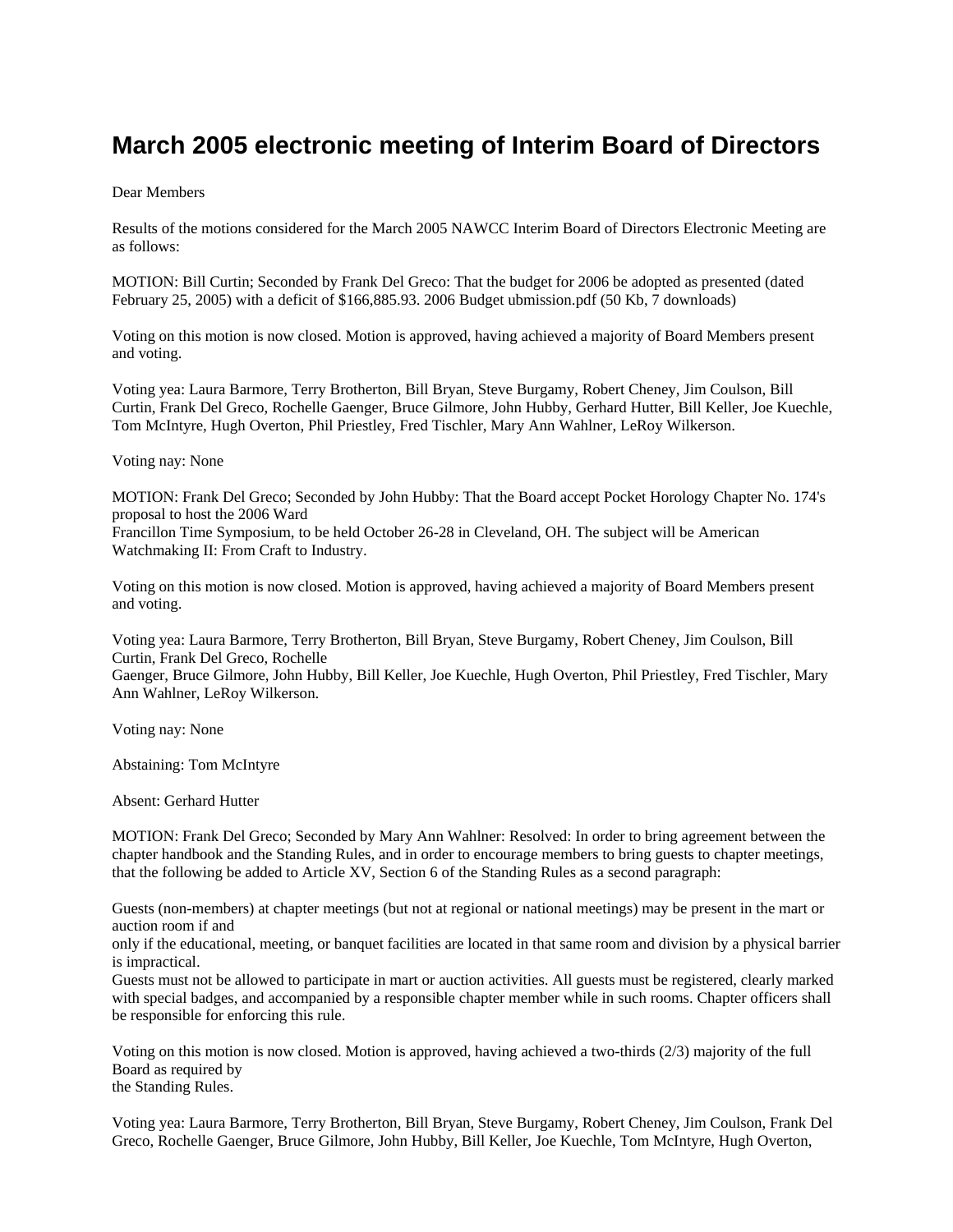Phil Priestley, Fred Tischler, Mary Ann Wahlner, LeRoy Wilkerson.

Voting nay: Bill Curtin

Absent: Gerhard Hutter

MOTION: Frank Del Greco; Seconded by Terry Brotherton: That the vacant lot across from the school and the museum in Columbia be sold, in total or in part, as time permits. The Executive Director shall be responsible for the details of the sale(s).

Voting on this motion is now closed. Motion is approved, having achieved a majority of Board Members present and voting.

Voting yea: Laura Barmore, Terry Brotherton, Bill Bryan, Steve Burgamy, Robert Cheney, Jim Coulson, Bill Curtin, Frank Del Greco, Rochelle Gaenger, Bruce Gilmore, John Hubby, Bill Keller, Tom McIntyre, Hugh Overton, Phil Priestley, Fred Tischler, Mary Ann Wahlner.

Voting nay: Joe Kuechle, LeRoy Wilkerson

Absent: Gerhard Hutter

MOTION: Frank Del Greco; Seconded by Fred Tischler: To approve the time and place of the NAWCC Regular Annual Meeting of Members to be held on Friday, June 10, 2005, at 7:30 PM local time at the Broward County Convention Center, Fort Lauderdale, FL, as provided by the terms of the Bylaws Article VII, Membership Meetings, Section 1: Regular Annual Meeting.

Voting on this motion is now closed. Motion is approved, having achieved a majority of Board Members present and voting.

Voting yea: Laura Barmore, Terry Brotherton, Bill Bryan, Steve Burgamy, Robert Cheney, Jim Coulson, Bill Curtin, Frank Del Greco, Rochelle

Gaenger, Bruce Gilmore, John Hubby, Bill Keller, Joe Kuechle, Tom McIntyre, Hugh Overton, Phil Priestley, Fred Tischler, Mary Ann Wahlner, LeRoy Wilkerson.

Voting nay: None

Absent: Gerhard Hutter

MOTION: Fred Tischler; Seconded by Frank Del Greco: That the Board adopt the following resolution:

Resolved, the Board for the budget year 2006, hereby authorize the Executive Director, in consultation with the Finance Committee, to

manage current investment income as received, to support operational needs within the directives and purposes of each of the following

restricted funds after a provision has been made to retain an appropriate amount of income from these funds to offset inflation of the

funds' principle:

1) The National Watch and Clock Museum Endowment Fund

2) The Library and Research Center Endowment Fund

3) The Museum and Library Investment Fund

Further, that the Executive Director shall report the status of such use of investment income on a monthly basis in the regular investment fund reports.

Voting on this motion is now closed. Motion is defeated, not having achieved a majority of Board Members present